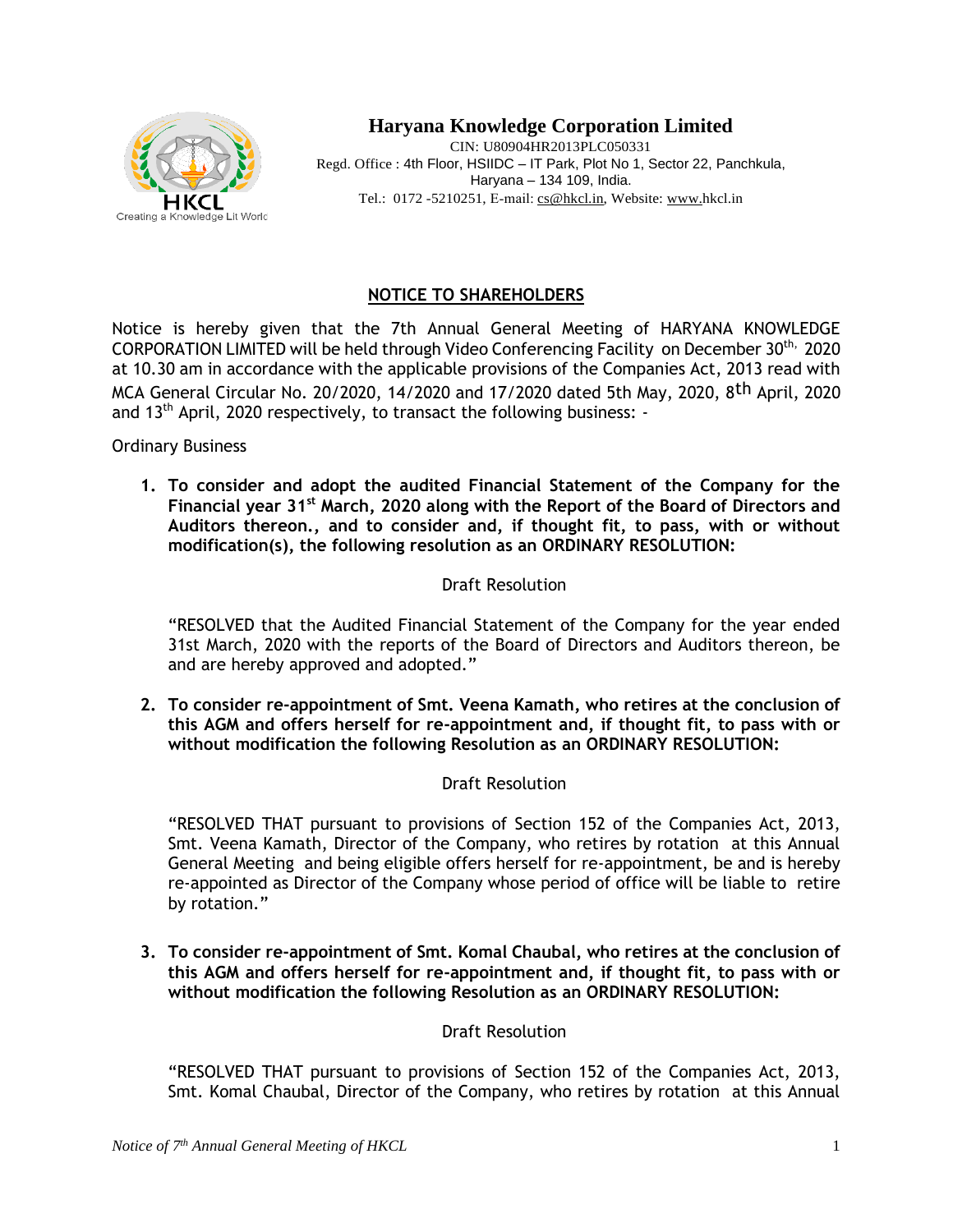General Meeting and being eligible offers herself for re-appointment, be and is hereby re-appointed as Director of the Company whose period of office will be liable to retire by rotation."

**4. To fix audit fee payable to Statutory Auditor for FY 2020-21 and, if thought fit, to pass with or without modification the following Resolution as an ORDINARY RESOLUTION:** 

## Draft Resolution

"RESOLVED that pursuant to the provisions of Section 142 and all other applicable provisions, if any, of the Companies Act, 2013 and the Rules framed there under and as per the recommendation given by Board Members of HKCL, , the Statutory Auditors shall be paid Audit Fee amounting to Rs. 35,000/- (Rupees Thirty-Five Thousand only) exclusive of taxes & inclusive of out of pocket expenses for the financial year 2020- 21."

## SPECIAL BUSINESS

## **5. Appointment of Sh. Vikas Shivajirao Desai as Director of the Company.**

To consider appointment of Sh. Vikas Shivajirao Desai as Director of the Company and, if thought fit, to pass, with or without modification(s), the following resolution as an Ordinary Resolution:

## Draft Resolution

"RESOLVED that pursuant to the provisions of Section 152, 161 and other applicable rules and provisions (including any modification and re‐enactment thereof), if any, of the Companies Act, 2013 and Article 35 of the Articles of Association (AOA) of the Company, Sh. Vikas Shivajirao Desai, an Indian citizen ,who was appointed as an Additional Director by the Board of Directors with effect from April 01, 2020 and whose term of office expires at the Annual General Meeting be and is hereby appointed as an Executive Director of the company with immediate effect, and his period of office is not liable to determination by retirement of Directors by rotation.

RESOLVED FURTHER that the Chairman and the Company Secretary be and are hereby authorized jointly and/or severally to take all steps and do all acts as may be considered necessary or appropriate and do all other acts incidental thereto as may be necessary to give effect to this resolution."

**6. Appointment of Sh. Vikas Shivajirao Desai as Managing Director & CEO of the Company and to pass with or without modification(s), the following resolution as ORDINARY RESOLUTION:** 

Draft Resolution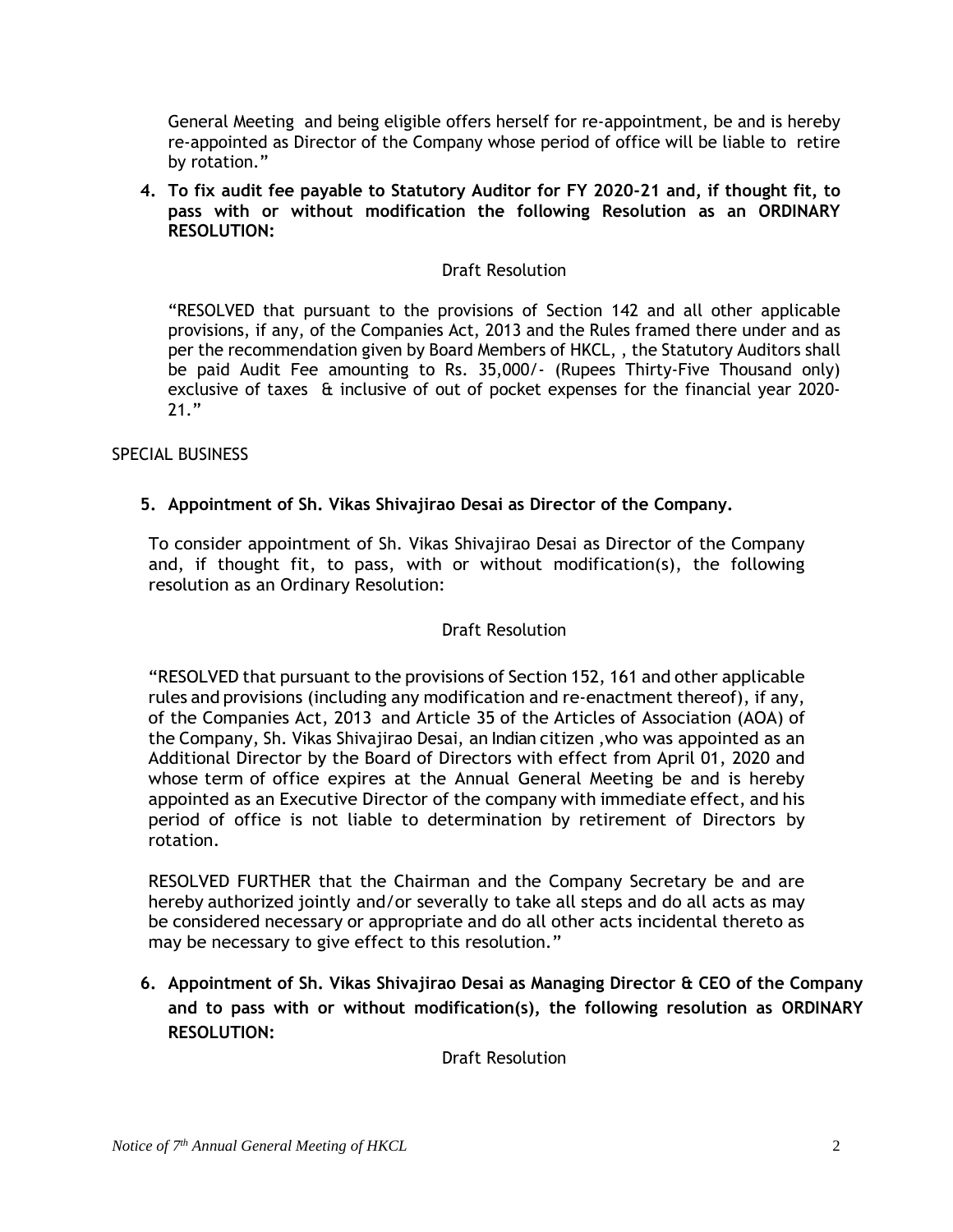"RESOLVED THAT pursuant to the provisions of article 35, 36 and 40 of Article of Association of the company and other applicable provisions of the Companies Act, 2013, Sh. Vikas Desai, be and is hereby appointed as non-rotational Managing Director of the company with a Monthly remuneration as decided by the Board of Directors of the Company, for a period starting from 1st April, 2020 to 31<sup>st</sup> March, 2021.

RESOLVED FURTHER THAT Company Secretary of the company be and is hereby authorized to do all such acts and deeds for giving effect to the above passed resolution and file the necessary returns with the Registrar of Companies."

> **By Order of the Board For Haryana Knowledge Corporation Limited**

> > **Sd/- (Company Secretary)**

Date: 08.12.2020 Place: Panchkula

#### **NOTES:**

- 1. Explanatory Statement setting out the material facts concerning each item of Special Businesses to be transacted at the General Meeting pursuant to Section 102 of the Companies Act, 2013, is annexed hereto and forms part of the Notice.
- 2. This Notice of 7th AGM is being sent to the members whose names appear on the Register of Members of Company as on December 08,2020. The Notice is being sentto members in electronic form to the email addresses registered with the Company. The notice will be available on the Company's website <http://hkcl.in/downloads.html>
- 3. Mandatory Dematerialization of securities:

The Ministry of Corporate Affairs, Government of India has issued notification dated September 10, 2018 and accordingly, with effect from October 02, 2018, as per Rule 9A(1) of the Companies (Prospectus and Allotment of Securities) Third Amendment Rules, 2018 ("the Rules"),

*'every unlisted public company shall - (a) issue the securities only in dematerialised form; and (b) facilitate dematerialisation of all its existing securities in accordance with provisions of the Depositories Act, 1996 and regulations made there under.'*

Further, as per Rule 9A(3)(a) of the said Rules, *'Every holder of securities of an unlisted public company, who intends to transfer such securities on or after 2nd October, 2018, shall get such securities dematerialised before the transfer'.*

Accordingly, effective October 02, 2018 except in cases of transmission or transposition, transfer of securities of the Company cannot be processed unless the securities are held in dematerialized from with a depository. The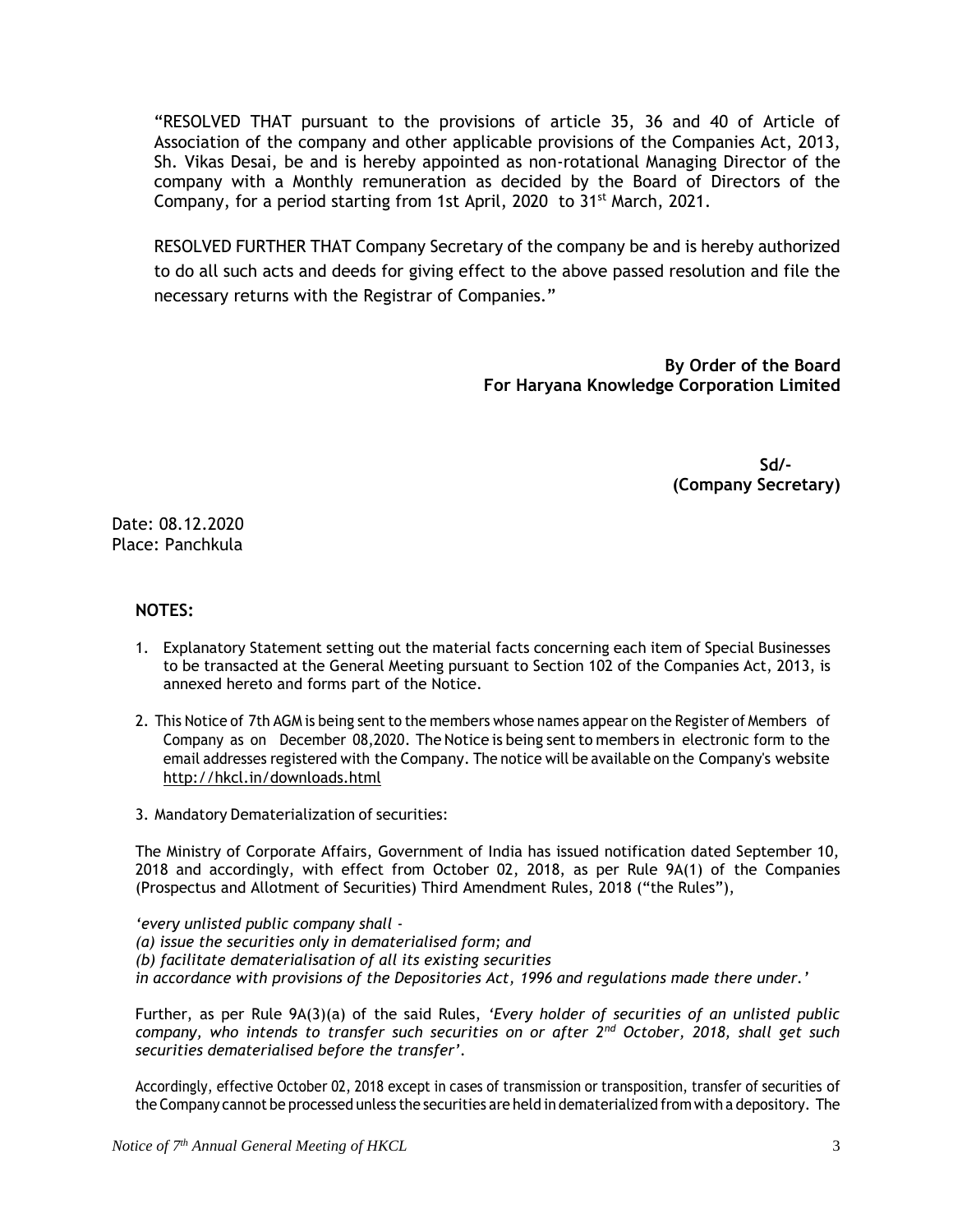implication of this amendment is, post October 02, 2018 equity shares of the Company which are held in physical form by some shareholders can be continued to be held by them in physical form, but cannot be further transferred by the Company or its R&T Agent except in case of transmission & transposition matters

In view of above, we request the shareholders holding shares in physical form to kindly dematerialize equity shareholding in the Company.

HKCL has secured International Security Identification Number (ISIN) from National Securities Depository Limited (NSDL)**.** For more details refer to the Corporate website <http://hkcl.in/dematerialization-of-shares.html>

4. Address for Dematerialization Request submissions:

The Share Certificates for dematerialization be forwarded with requisite documents through Depository Participant to the registered office of the Company at below address ‐

The Company Secretary Haryana Knowledge Corporation Limited (HKCL) 4 th Floor, HSIIDC – IT Park, Plot No.1, Sector – 22, Panchkula, Haryana – 134109, INDIA

Tel.: +91-0172-521054 ,Email: [cs@hkcl.in](mailto:cs@hkcl.in)

5. Registrar and Transfer Agents:

The Head office address of Registrar and Transfer Agents of the Company is as follows : Link Intime India Pvt. Ltd. C-101, 247 Park, LBS MARG, Vikhroli (WEST) – Mumbai - 400083, Maharashtra, INDIA

- 6. In view of the COVID 19 pandemic, the Ministry of Corporate Affairs vide its Circular dated  $5<sup>th</sup>$ May, 2020 read with Circulars dated  $8^{\text{th}}$  April, 2020 and 13<sup>th</sup> April, 2020 (collectively referred to as 'Circulars'), has introduced certain measures enabling companies to convene their Annual General Meetings (AGM/ Meeting) through Video Conferencing (VC) or Other Audio Visual Means (OAVM) and also send notice of the Meeting and other correspondences related thereto, through electronic mode. In compliance with the said requirements of the MCA Circulars, electronic copy of the Notice along with the Annual Report for the financial year ended 31<sup>st</sup> March, 2020 consisting of financial statements including Board's Report, Auditors' Report and other documents required to be attached therewith(Collectively referred to as Notice) have been sent only to those members whose e- mail ids are registered with the Company. The Notice has also been hosted on the website of the Company.
- 7. The members who have not yet registered their e- mail ids with the Company may contact Ms. Sunita Arora, on [cs@hkcl.in](mailto:cs@hkcl.in) or 0172-5210254 for registering their e- mail ids on or before Date of AGM. The Company shall send the Notice to such members whose e-mail ids get registered within the aforesaid time enabling them to participate in the meeting and cast their votes.
- 8. If there is any change in the e-mail ID already registered with the Company, members are requested to immediately notify such change to the Company.
- 9. In terms of the aforesaid Circulars, the businesses set out in the Notice will be transacted by the members only through Show of Hands unless a demand for Poll is made by any member in accordance with section 109 of the Act, as total number of Shareholders is less than 50.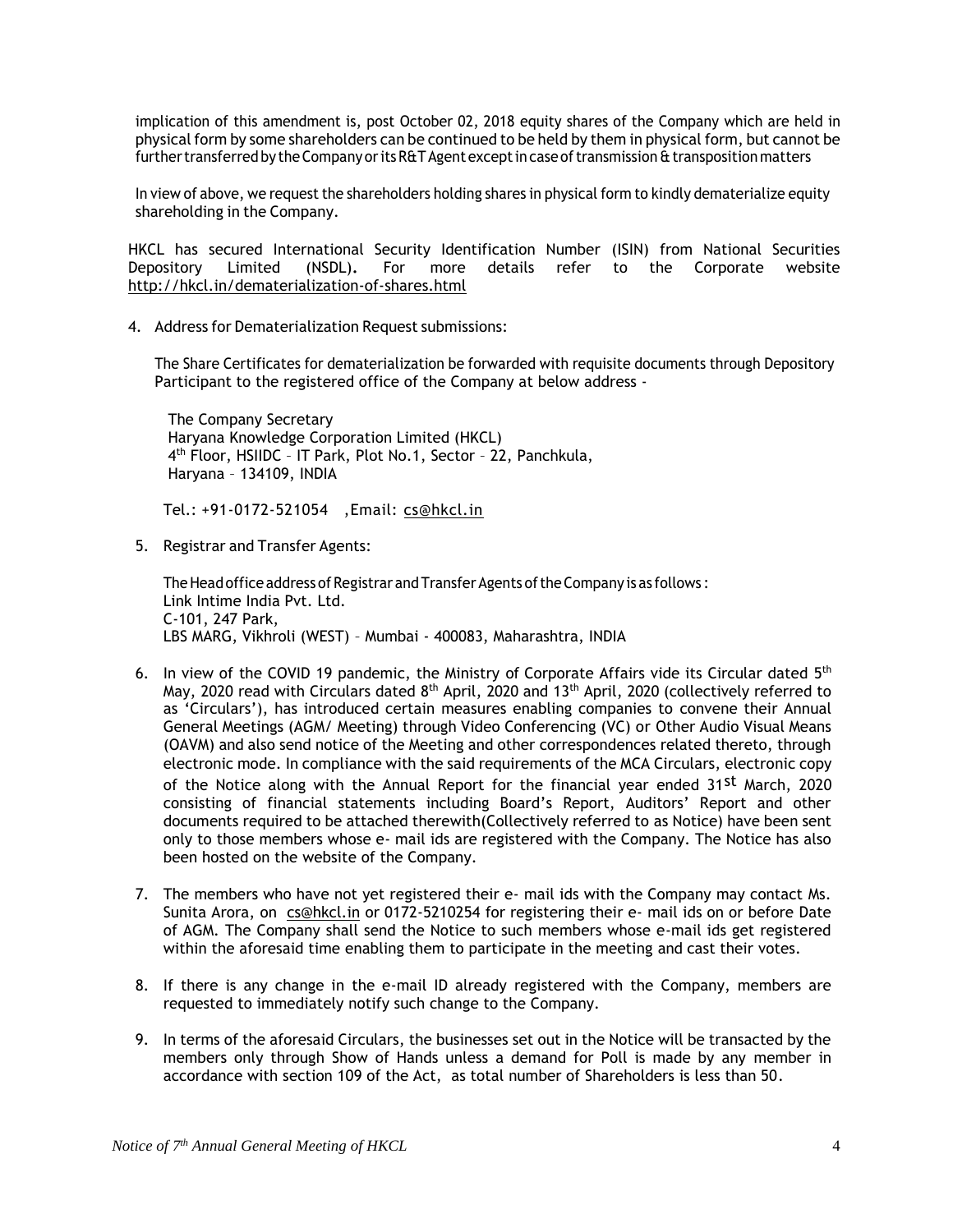- 10. In view of the MCA Circulars, no proxy shall be appointed by the members. However, in pursuance of section 112 and section 113 of the Act, representatives of the members may be appointed for the purpose of for participation and voting in the meeting held through VC or OAVM.
- 11. The meeting will be conducted through Microsoft Teams Application/Jitsi Meet Application, link/credentials for which will be shared one day prior to date of meeting to the member or representative nominated by member.
- 12. For any assistance required by members to join the meeting through VC, please contact Mr. Rohit Sharma at +91 9467002213.
- 13. The link of meeting will be activated 15 minutes before the scheduled time of meeting and will be kept active for 15 minutes after conclusion of the meeting.

*Notice of 7 th Annual General Meeting of HKCL* 5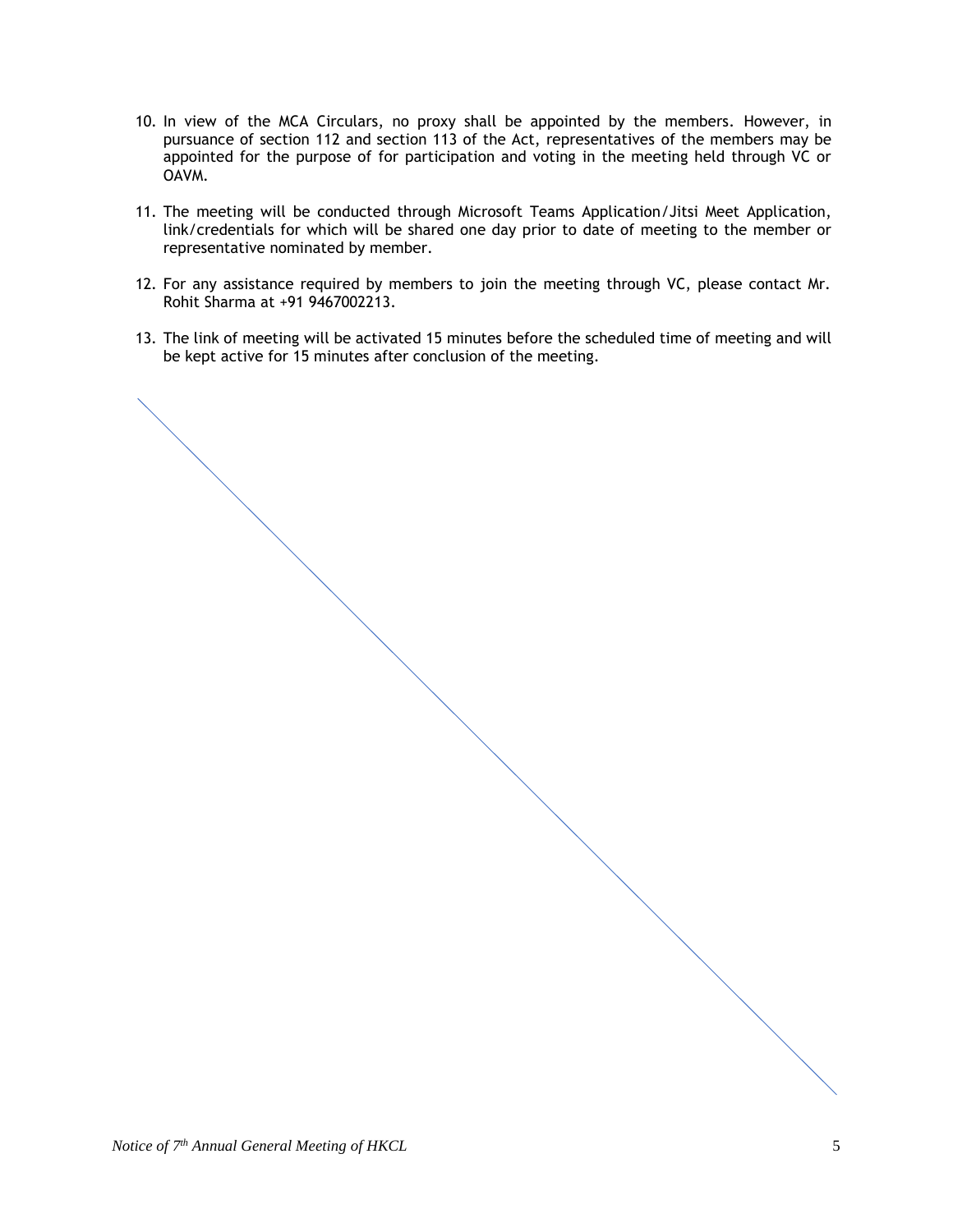## **STATEMENT PURSUANT TO SECTION 102(1) OF THE COMPANIES ACT, 2013**

#### **ITEM NO.5. Appointment of Sh. Vikas Shivajirao Desai as Director of the Company.**

The Board of Directors in its meeting held on March 06, 2020 appointed Sh. Vikas Shivajirao Desai as an Additional Director of the Company in terms of provisions of Section 161 of the Companies Act, 2013 and Article 35 of the Articles of Association (AOA) of the Company. Under Section 161(1) of the Companies Act, 2013 read with Article 64 of the Articles of Association (AOA) of the Company, Sh. Vikas Shivajirao Desai holds office only upto the date of this Annual General Meeting of the Company.

In terms of Section 152 and other applicable provisions of the Companies Act, 2013, Sh. Vikas Shivajirao Desai being eligible and offering himself for appointment, is proposed to be appointed as an Executive Director of the Company, not liable to retire by rotation. In the opinion of the Board, Sh. Vikas Shivajirao Desai fulfills the conditions specified in the Companies Act, 2013 and rules made thereunder. Accordingly, the Board recommends the resolution in relation to appointment of Sh. Vikas Shivajirao Desai as an Executive Director not liable to retire by rotation, for the approval of the shareholders of the Company.

Sh. Vikas Shivajirao Desai is not related in any capacity whether directly or indirectly with any other Director and other Key Managerial Personnel (KMP) of the Company.

Sh. Vikas Desai is Masters in Arts (English) and has also done Post Graduate Advance Diploma In Computer Software Systems Analysis and Application. He has diversified expertise and experience of 23 years in Business Development, Software Development Projects and other similar domains wherein HKCL as a company is doing business in the state of Haryana. He was working with CDAC, Rayat Shikshan Sanstha Satara Maharashtra and MKCL Pune before joining HKCL as Managing Director & CEO. Before joining MKCL, he was working in the 360 degree coordination of computer education and IT implementation in the rural - urban area of Maharashtra for various school-colleges of Rayat Shikshan Sanstha. In MKCL, he was leading very important and huge software framework named SOLAR. He was also involved in business development, software development coordination of Digital University framework, academic part of various courses and was member of MKCL's APEX team for more than 10 years.

#### **Item No.6. Appointment of Sh. Vikas Shivajirao Desai as Managing Director & CEO of the Company**

Mr. Vikas Desai was inducted as Managing Director & CEO of the Company for the period starting w.e.f. 1<sup>st</sup> April, 2020 to 31<sup>st</sup> March, 2021 and consent of the shareholders is required for confirmation of his appointment as Managing Director & CEO of the Company. Mr. Naresh Deshmukh resigned from the post and was relieved from the position of Managing Director & CEO, HKCL on 27th December, 2019 and accordingly, Mr. Vikas Desai was inducted as MD  $\&$  CEO w.e.f. 1<sup>st</sup> April, 2020. The remuneration package approved for him is reproduced as under and is within the overall limit prescribed by the Schedule V of the Companies Act, 2013.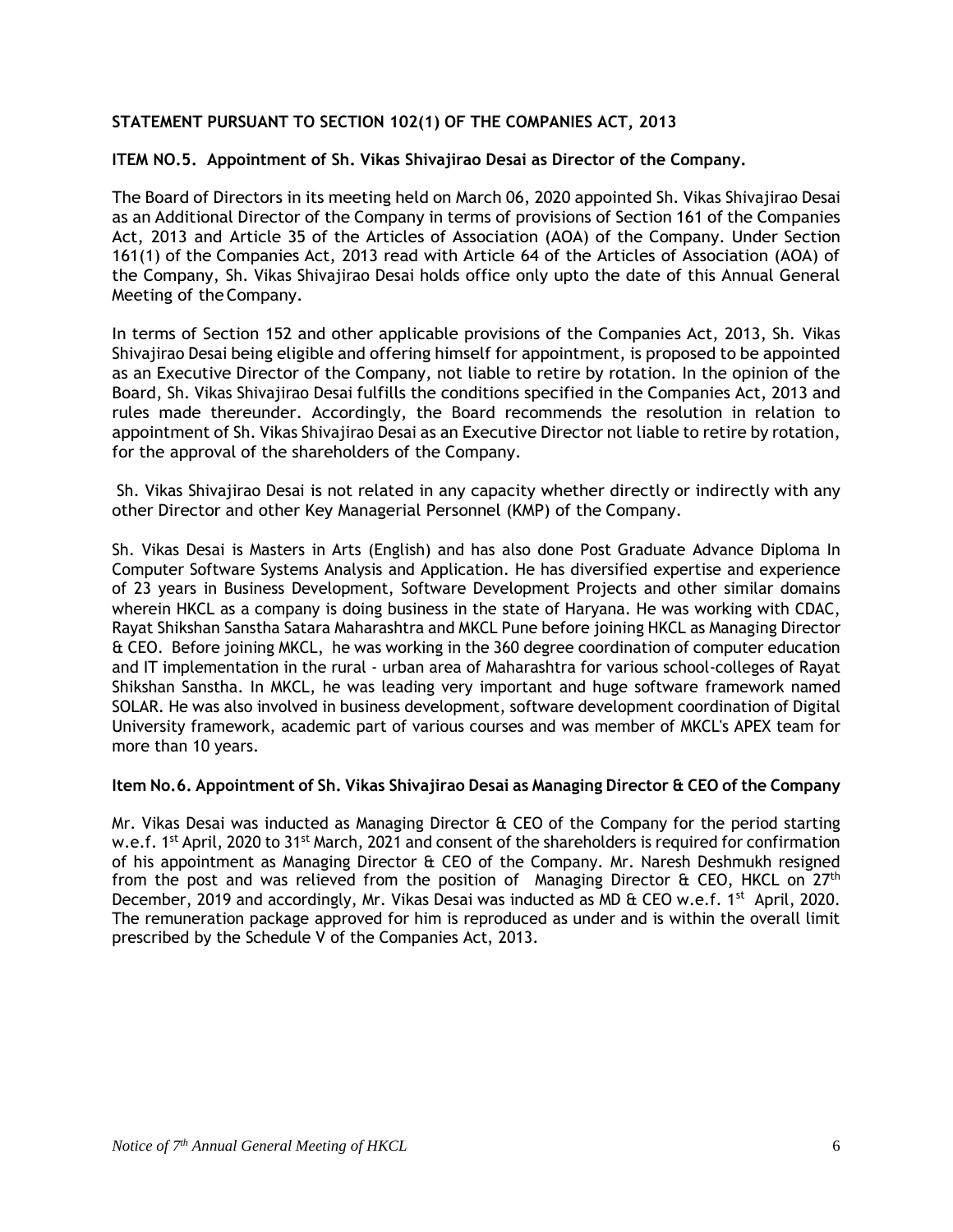#### **Annexure I**

The Company shall, in consideration of his services, pay and provide to Sh. Vikas Desai, Managing Director & CEO during the continuance of this Agreement, remuneration, perquisites, reimbursements, facilities and entitlements as per terms specified below:

#### **1. Monthly Compensation**

| Sr. | Component                                   | <b>Details</b>                           | Amount (Rs.) |
|-----|---------------------------------------------|------------------------------------------|--------------|
| No. |                                             |                                          |              |
| 1.1 | <b>Basic Pay</b>                            | <b>Basic Pay</b>                         | 1,15,500     |
| 1.2 | House Rent Allowance                        | 20% of Basic Pay: (20% of 1.1)           | 23,100       |
| 1.3 | <b>Transport Allowance</b>                  | Rs.7200 (Fixed)                          | 7,200        |
| 1.4 | Medical Allowance/ Reimbursement            | One month Basic Pay / 12 :<br>(1.1/12)   | 9,625        |
| 1.5 | Provident Fund (Employer's<br>Contribution) | 12% of (Basic Pay): 12% (1.1)            | 13,860       |
| 1.6 | Gratuity                                    | $ 4.81\%$ of (Basic Pay): $4.81\%$ (1.1) | 5,556        |
| 1.7 | <b>Monthly Compensation</b>                 |                                          | 1,74,841     |

#### **2. Annual Benefits**

| Sr. | Component                            | <b>Details</b>             | Amount (Rs.) |
|-----|--------------------------------------|----------------------------|--------------|
| No. |                                      |                            |              |
| 2.1 | Leave Travel Allowance/              | One Month's Basic Pay: 1.1 | 1,15,500     |
|     | Reimbursement                        |                            |              |
|     | 2.2 Earned Leave Encashment (subject | One Month's Basic Pay: 1.1 | 1,15,500     |
|     | to balance)                          |                            |              |
| 2.3 | <b>Annual Benefits</b>               |                            | 2,31,000     |
|     |                                      |                            |              |

## **3. Total Annual Compensation**

| Sr.<br>No. | Component                         | <b>Details</b>          | Amount (Rs.) |
|------------|-----------------------------------|-------------------------|--------------|
|            | 3.1 Annual Cost to Company (ACTC) | $(1.7*12$ Months) + 2.3 | 23,29,092    |

| 4. INSURANCE PREMIUM (To be paid by the Company Annually as per policy terms) |                                                          |  |
|-------------------------------------------------------------------------------|----------------------------------------------------------|--|
|                                                                               | 4.1   Medical Insurance Policy Coverage of Rs.4,00,000/- |  |
| 4.2                                                                           | Accident Insurance Policy Coverage of Rs.10,00,000/-     |  |

| 5.  | <b>REIMBURSEMENTS</b>                                                                       |                                     |
|-----|---------------------------------------------------------------------------------------------|-------------------------------------|
| 5.1 | Reimbursement of Fuel Expenses (To be paid Monthly)<br>0r                                   | Upto 100 Liters of Petrol           |
|     | <b>Rental Car Services</b>                                                                  | To be provided by<br>the<br>Company |
| 5.2 | Reimbursement of Telephone Bill of one Line, one<br>Mobile Bill and one Internet Connection | At Actuals                          |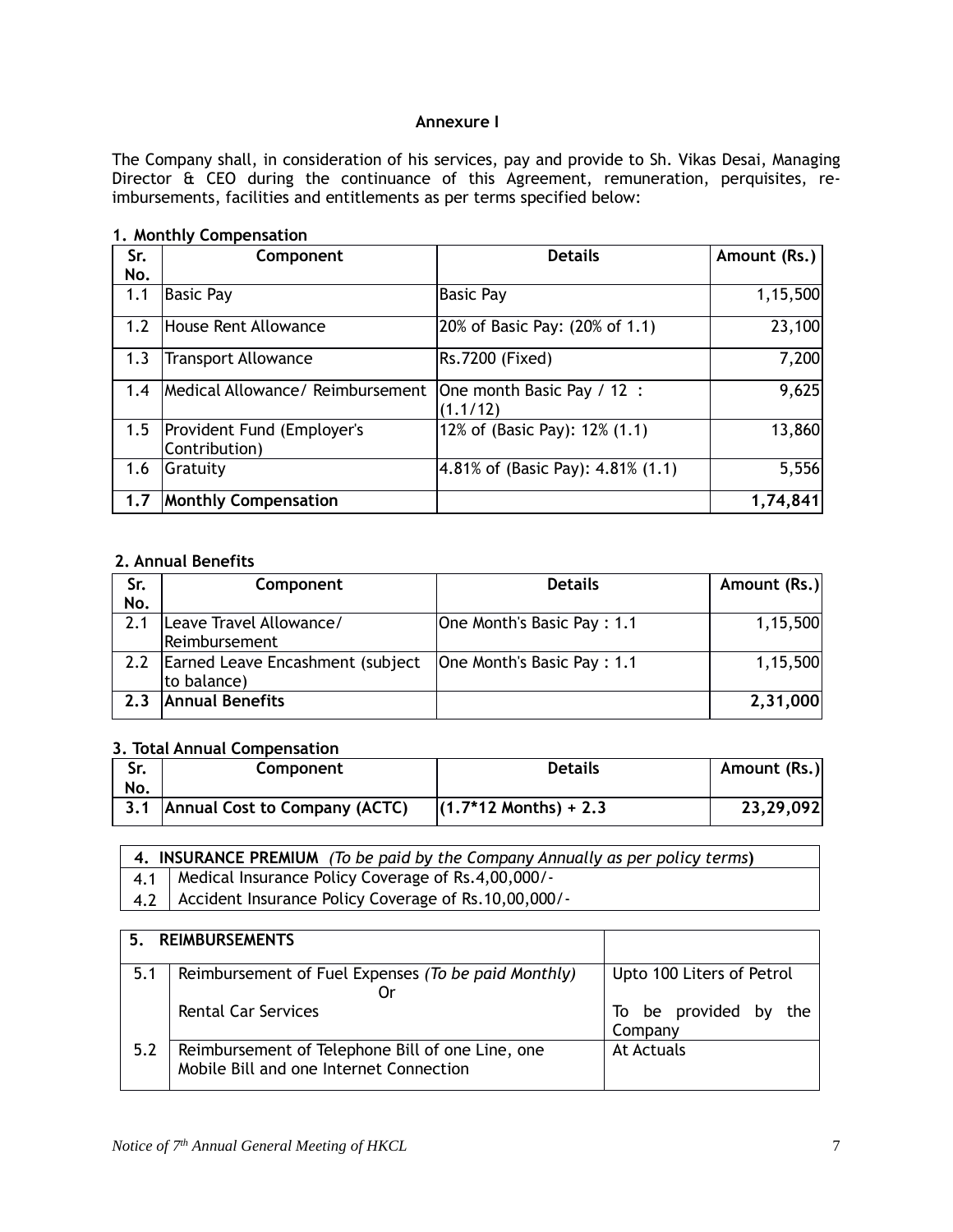| <b>6. ENTITLEMENTS</b>                                                                                                                                                        | <b>Basis</b>                                                                                                                                                                                                                                            |
|-------------------------------------------------------------------------------------------------------------------------------------------------------------------------------|---------------------------------------------------------------------------------------------------------------------------------------------------------------------------------------------------------------------------------------------------------|
| <b>MD Allowance</b>                                                                                                                                                           | Considering his role, responsibilities as Managing<br>Director, a lump sum amount of Rs.60,000/- be paid<br>per month as "MD's Allowance" to Sh. Vikas Desai.                                                                                           |
| Performance Report & Performance<br>Plan                                                                                                                                      | Sh. Vikas Desai shall present the Performance Report<br>(for the previous quarter) in the first Board Meeting<br>held after the conclusion of each quarter. The Board,<br>on review of the said quarterly performance shall give<br>appropriate rating. |
| Annual Organizational Performance<br>Linked Award (OPLA)                                                                                                                      | As per Remuneration Policy of the Company as issued<br>from time to time and applicable norms.                                                                                                                                                          |
|                                                                                                                                                                               | Applicable OPLA for the period during which<br>Sh. Vikas Desai is MD & CEO of the Company shall be<br>paid by the Company to him even in case of his<br>separation thereafter.                                                                          |
| <b>Children Education Allowance</b>                                                                                                                                           | Applicable incase children are undergoing school<br>i.e.<br>undergoing<br>school/college<br>education<br>are<br>education i.e. from age 6 to 12 <sup>th</sup> Standard.                                                                                 |
|                                                                                                                                                                               | Reimbursement at the rate of Rs.5,000/- per child per<br>month subject to maximum of two children shall be<br>paid against the submission of original receipts on<br>annual basis.                                                                      |
| Travel in India and/or outside India for<br>official tours.                                                                                                                   | By roadway, airway, waterway at actuals                                                                                                                                                                                                                 |
| Incidental<br>including<br>expenses<br>local/out-station conveyance, Hotel<br>accommodation,<br>bills,<br>food<br>entertainment<br>etc.<br>expenses,<br>on<br>official tours. | Arranged by the Company or reimbursement at<br>actuals                                                                                                                                                                                                  |
| Daily Allowance for official tours in<br>India and/or outside India as per the<br>Company's norms.                                                                            | As per the Company's norms                                                                                                                                                                                                                              |
| <b>Driver Services</b>                                                                                                                                                        | To be provided by the Company                                                                                                                                                                                                                           |
| <b>Public Holidays</b>                                                                                                                                                        | 10 days in each calendar year                                                                                                                                                                                                                           |
| Casual leave                                                                                                                                                                  | Total 8 days in a calendar year taken at a short notice                                                                                                                                                                                                 |
| <b>Earned Leave</b>                                                                                                                                                           | 30 days in a calendar year (permitted accumulation<br>up to 300 days)                                                                                                                                                                                   |
| Non-lapsable Sick leave                                                                                                                                                       | 10 days in a calendar year                                                                                                                                                                                                                              |